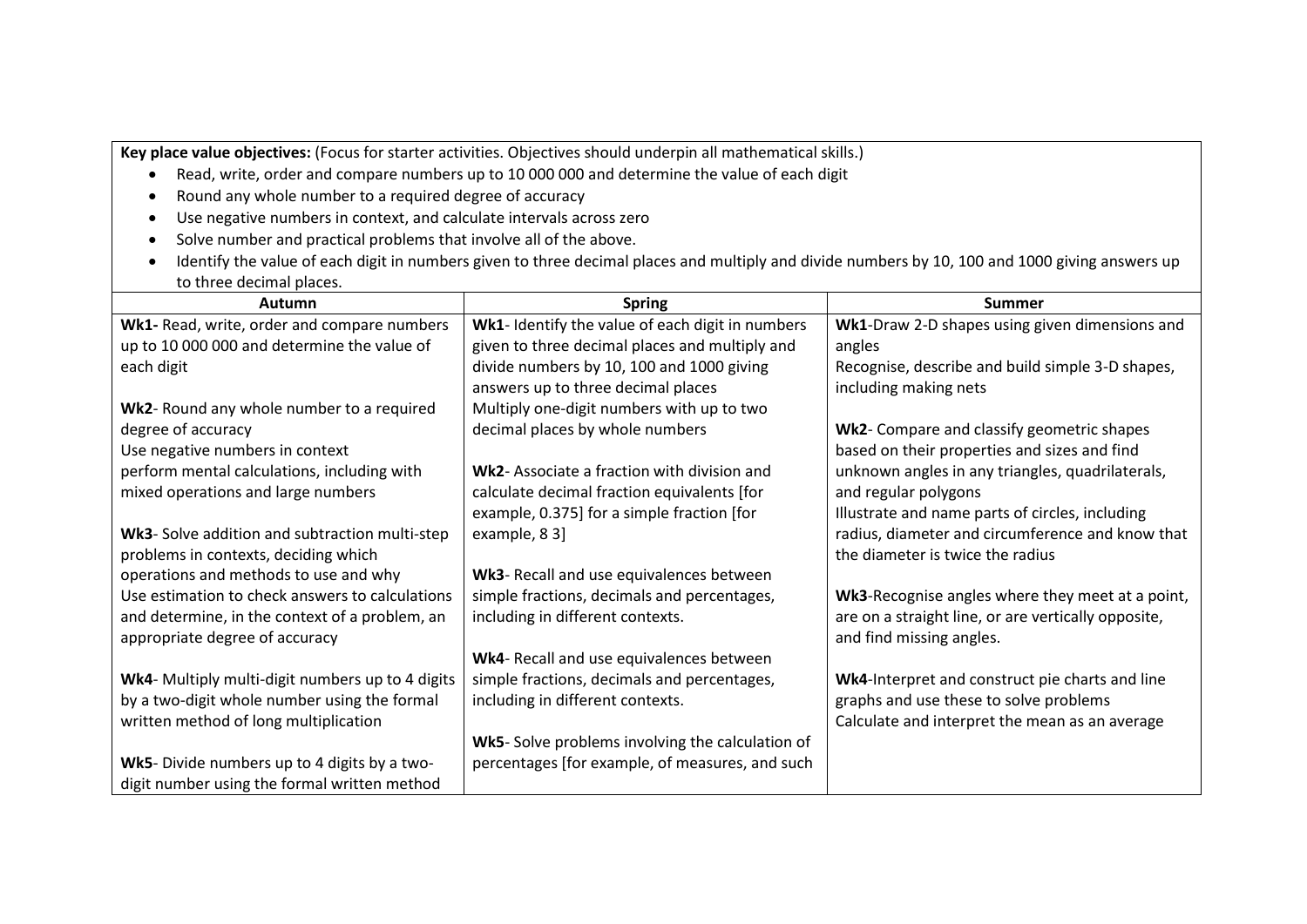| of short division where appropriate,            | as 15% of 360] and the use of percentages for   |  |
|-------------------------------------------------|-------------------------------------------------|--|
| interpreting remainders according to the        | comparison                                      |  |
| context                                         |                                                 |  |
| Divide numbers up to 4 digits by a two-digit    | Wk6- Solve problems involving the calculation   |  |
| whole number using the formal written method    | and conversion of units of measure, using       |  |
| of long division, and interpret remainders as   | decimal notation up to three decimal places     |  |
| whole number remainders, fractions, or by       | where appropriate                               |  |
| rounding, as appropriate for the context        | Use, read, write and convert between standard   |  |
| Use written division methods in cases where     | units, converting measurements of length, mass, |  |
| the answer has up to two decimal places         | volume and time from a smaller unit of measure  |  |
| Solve problems which require answers to be      | to a larger unit, and vice versa, using decimal |  |
| rounded to specified degrees of accuracy        | notation to up to three decimal places          |  |
|                                                 | Convert between miles and kilometres            |  |
| Wk6- Identify common factors, common            |                                                 |  |
| multiples and prime numbers                     |                                                 |  |
| Perform mental calculations, including with     |                                                 |  |
| mixed operations and large numbers              |                                                 |  |
|                                                 |                                                 |  |
| Wk7- Use their knowledge of the order of        |                                                 |  |
| operations to carry out calculations involving  |                                                 |  |
| the four operations                             |                                                 |  |
| Solve problems involving addition, subtraction, |                                                 |  |
| multiplication and division                     |                                                 |  |
| Wk1- Use common factors to simplify fractions;  | Wk1- Use simple formulae                        |  |
| use common multiples to express fractions in    | Generate and describe linear number sequences   |  |
| the same denomination                           | Express missing number problems algebraically   |  |
|                                                 |                                                 |  |
| Wk2- Compare and order fractions, including     | Wk2- Find pairs of numbers that satisfy an      |  |
| fractions $> 1$                                 | equation with two unknowns                      |  |
|                                                 | Enumerate possibilities of combinations of two  |  |
|                                                 | variables.                                      |  |
|                                                 |                                                 |  |